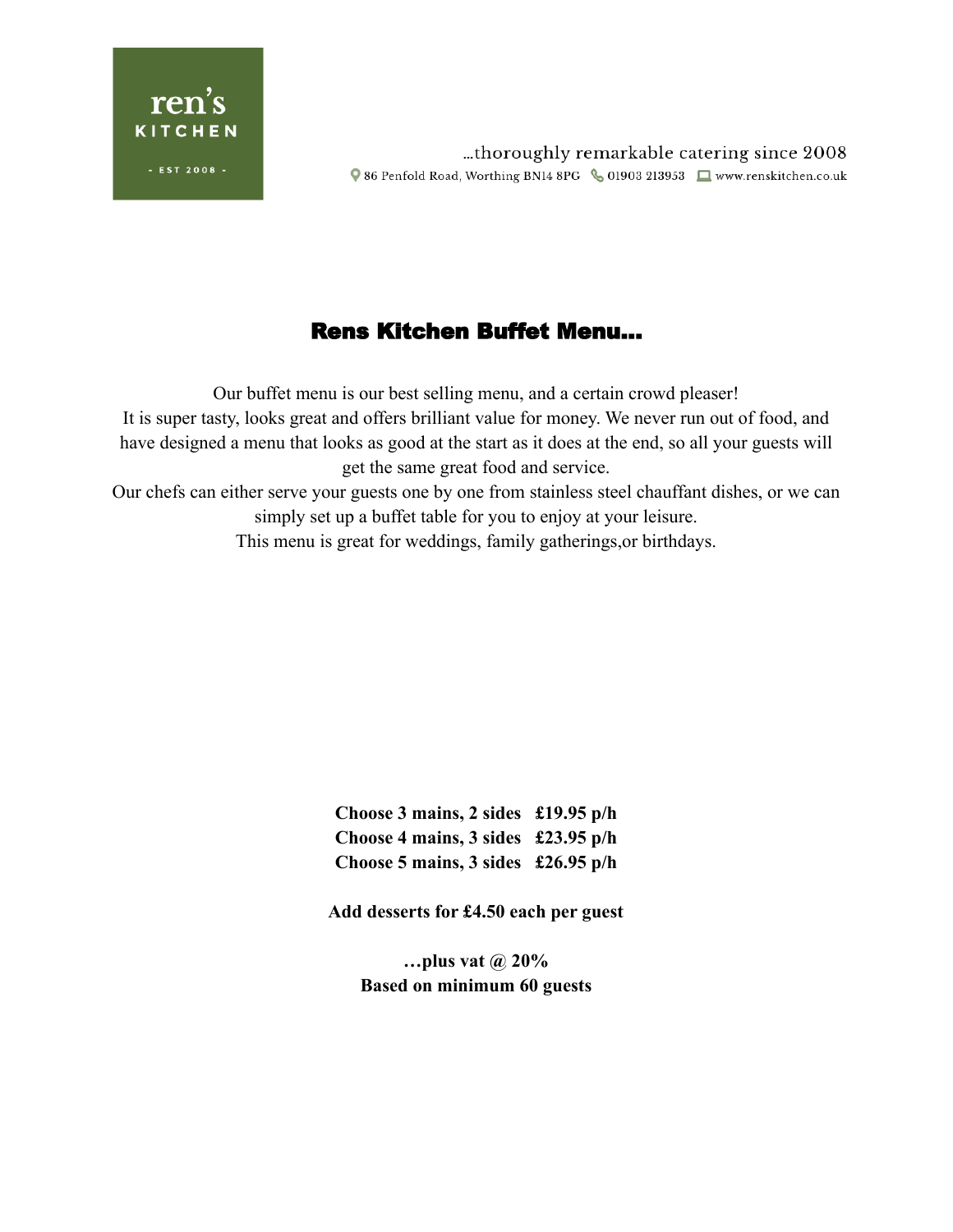

thoroughly remarkable catering since 2008... ♥ 86 Penfold Road, Worthing BN14 8PG & 01903 213953 ■ www.renskitchen.co.uk

#### Meat…

-Morroccan lamb koftes on grilled flatbread with houmous, rocket and salsa -Chargrilled jerk chicken thighs with mango and coriander salsa and charred sweetcorn -Home made mini chicken kievs stuffed with garlic and herb butter, served with creamy mushroom sauce and fresh parmesan - Pulled pork with home made smokey bourbon glaze, three mustard sauce -Roast supreme of chicken wrapped in Serrano ham stuffed with mozzarella, roast pepper and basil, sundried tomato sauce -Italian style roast salmon with mediteranean vegetable and caper ratatouille, pickled lemon and basil

-Tandoori prawns on mini poppadoms with raita, coriander and lime -Grilled mackerel blinis with beetroot and horseradish jam, pickled cucumber and dill -Crab and asparagus tart

## Vegetarian…

-Butternut squash, sage and stilton risotto balls with fresh parmesan shavings and rocket pesto -Asian inspired courgette , mint and halloumi fritters with cucumber and soy dip -Spinach and feta wellington with carrot and cumin puree, toasted pumpkin seeds -Mature cheddar and chive croquettes with sticky red onion jam -Balsamic shallot tart tatin with Sussex goats cheese and thyme

## Vegan…

-Thai coconut broth with sweet potato, and sugarsnap pea and cauliflower 'rice' -Stuffed beef tomato with quinoa, ratatouille and basil -Spinach and butternut filo rolls with smokey roast tomato chutney -Spicy vegetable and coriander falafel wraps with tomato and lime concasse, pomegranate and tamarind chutney

#### Sides…